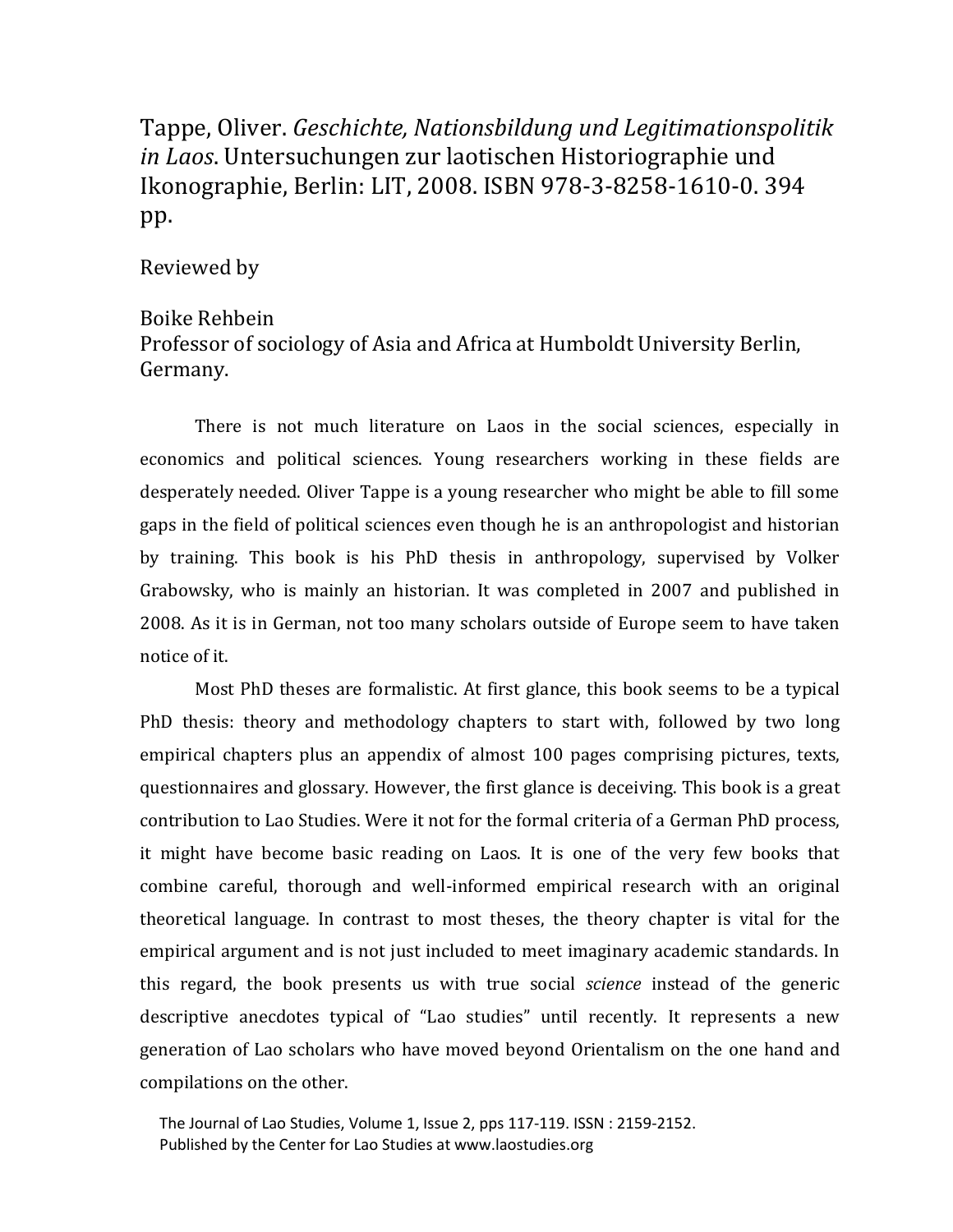The book deals with the construction of a Lao nation state on the symbolic level. It focuses on the writing of national history ("historiography") and on national symbols ("iconography"). There is literature on both issues, and most of the facts treated by Tappe can be found elsewhere. The book's virtue lies in the attempt at a comprehensive collection that is theoretically interpreted. Tappe interprets the symbolic construction of the Lao nation state as a "topography," a spatialized configuration of movable elements (p. 8). The organs of the nation state develop the topography of images and narratives as a "reflection" of the nation, a "representation" (Paul Ricoeur) of real entities and history (p. 309). Technologies of power are used to construct an image, or rather a configuration of images, that represent the polity in the way desired by the organs of the nation state, i.e. the Lao Revolutionary Party (p. 33). Tappe interprets the images as "icons" (Charles S. Peirce) that refer to an object and to an interpretation (instead of just to an object). Against this theoretical background, he proposes to analyze the topography of icons that the Lao Revolutionary Party is constructing in order to consolidate its power and to form a convincing image of the nation state.

The analysis of official Lao historiography (pp. 61-241) reveals the "struggle" (*kaan tor suu*) leading to freedom and development as the guiding thread (pp. 52-61). In order to reconfirm this and to construct images of identification, the official historiography tells stories of national "heroes" (pp. 80-99). Tappe proves his point on the basis of Lao text books (such as Suneth's well-known history), schoolbooks and government publications. He compares the official publications with popular images based on an original survey and comes to the result that official historiography is largely successful as popular heroes are almost identical with the official ones. However, there are two interesting exceptions. Phetsarat and Sisavang Vong are still regarded as heroes by many Lao even though they are absent from the official pantheon. Tappe explains this by Phetsarat's image as *saksit* and Sisavang Vong's manifold iconographic presence (pp. 186-190). He also adds that the two most important heroes in official historiography are collectives: the people and the party. Heroes, people and party are merged to form one uniform and unidirectional narrative of the great struggle. Tappe exemplifies this argument with regard to the story of the escape from Phonkheng prison (pp. 209-234).